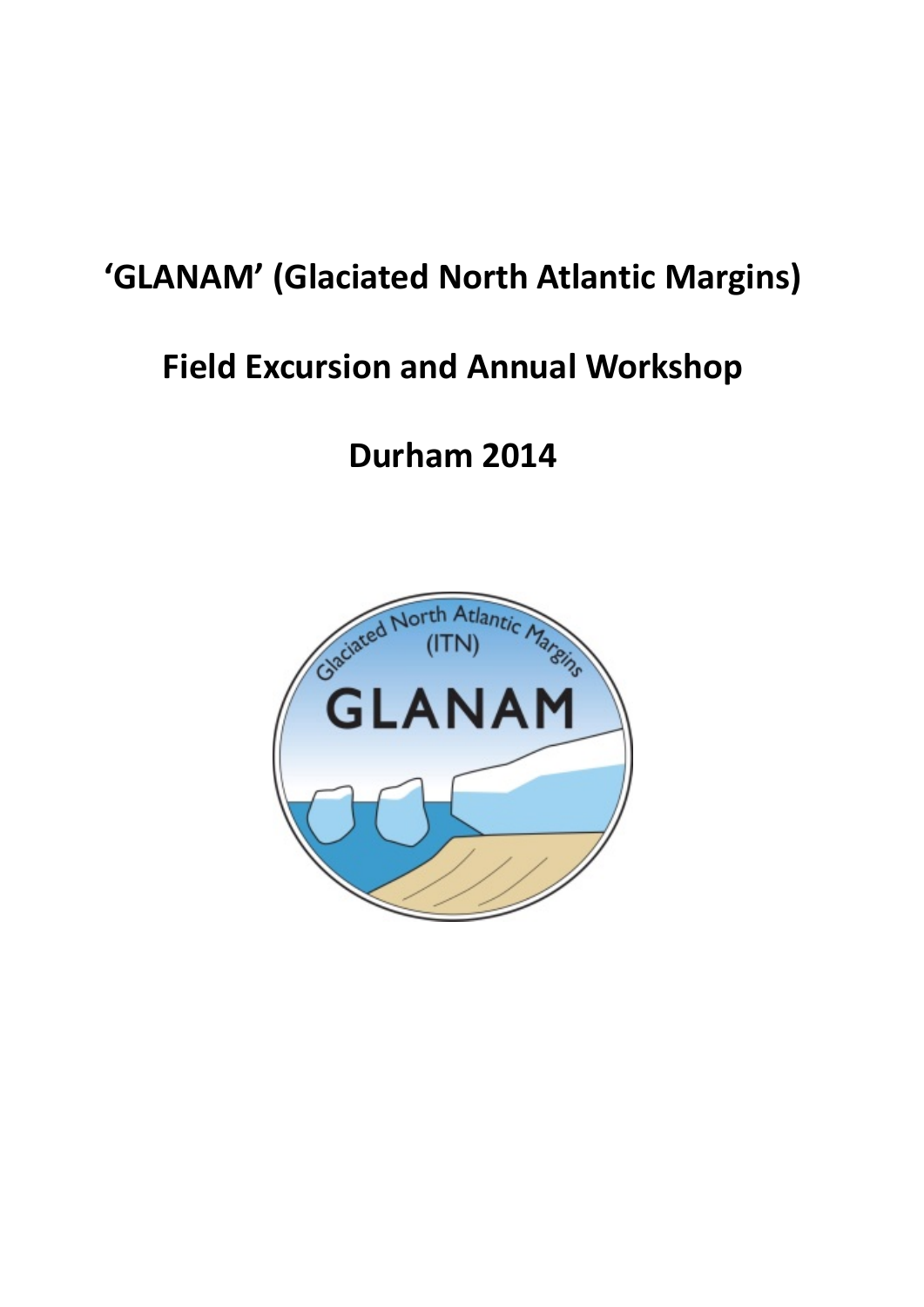#### **Friday 12th September**

18.00‐20.00 hrs. Ice Breaker and Buffet dinner. Collingwood College, Penthouse Boardroom.

#### *FIELD EXCURSION*

### **Saturday 13th September**

- 09.00‐ca. 18.00. *'Glacial geomorphology and late Quaternary ice flow dynamics in the Pennine uplands of Northern England'.* Depart from Collingwood College. Packed lunches are provided and should be picked up at breakfast.
- 18.30‐19.30. Dinner. Collingwood College Dinning Hall.

## **Sunday 14th September**

09.00‐ ca.18.00 hrs. *'Pleistocene sediments and glacial history of NE England'.* Depart from Collingwood College. Packed lunches are provided and should be picked up at breakfast. 18.30‐19.30. Dinner. Collingwood College Dinning Hall.

## **Monday 15th September**

- 09.30‐12.30 *GLANAM Supervisory Board meeting* (**Supervisory Board members only**. Free morning for everyone else) Weardale Room.
- 10.45‐11.15. Coffee/tea for Supervisory Board, Teesdale Room.

13.00‐14.00 Lunch **for all GLANAM Workshop participants**. Collingwood College Dinning Hall.

#### *GLANAM WORKSHOP* – Penthouse A/B

14.00‐14.10 Hans Petter Sejrup (University of Bergen) – Welcome and opening remarks 14.10‐14.20 Colm O'Cofaigh (Durham University) Welcome and 'house‐keeping'

#### *Chair – Hans Petter Sejrup*

- 14.20‐14.40 Katrien An Heirman (GEUS) '*Down, across and along: sediment deposition and erosion on the glaciated southeast Greenland margin'*
- 14.40‐15.00 Julia Hoffman (GEUS) *'Seismic stratigraphic architecture of the Disko Bay trough‐ mouth fan system, West Greenland'*
- 15.00‐15.20 Bjørn Moren (University of Bergen) *'Palaeo‐ice stream dynamics in the Norwegian Channel'*
- 15.20‐15.40 Riccardo Arosio (SAMS Scottish Association for Marine Science) *'Ice Streaming in Scotland and Deglaciation of the Malin shelf and Firth of Lorn'*

## **15.40‐16.10 Coffee/tea** ‐ Penthouse Boardroom

## *Chair – John Howe*

- 16.10‐16.40 Chris Clark (University of Sheffield) '*BRITICE‐CHRONO: Constraining rates and style of marine‐influenced ice sheet decay'*
- 16.40 17.00 Kevin Schiele (University of Ulster) *'The seismic character of the western Irish continental shelf'*
- 17.00‐17.20 Kasper Weilbach (Durham University) *'Late Quaternary glaciation of the continental shelf offshore of NW Ireland'*

## **19.00‐21.30 GLANAM Workshop Dinner. Joachim Room, Hilde and Beade College, Durham**.